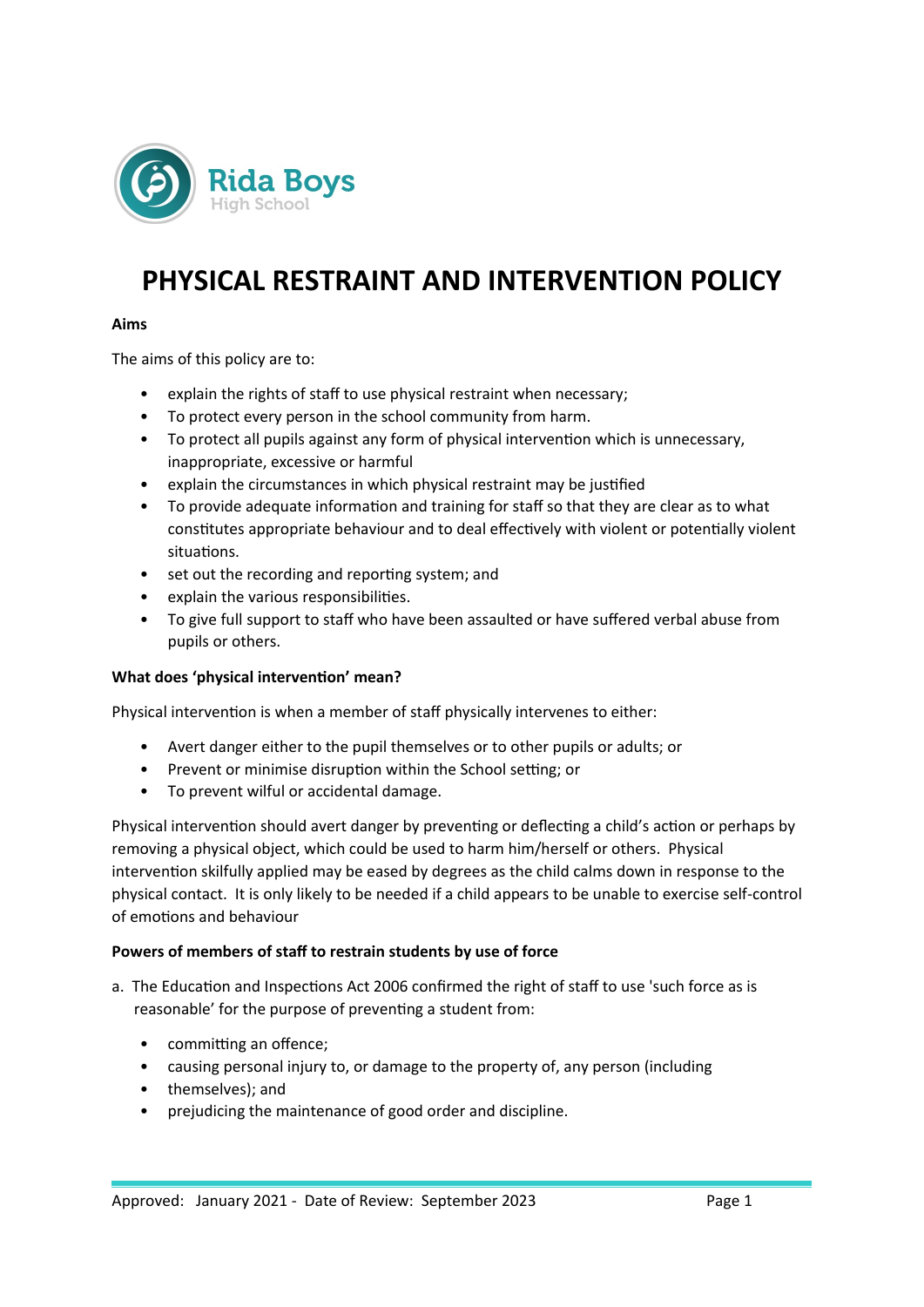- b. The explanatory notes to the Act give an example of 'reasonable force' leading a student by the arm to enforce an instruction to leave the class. However, nothing in the law concerning the use of reasonable force legitimises corporal punishment.
- c. Where a school has students with known severe behavioural difficulties, only trained members of staff are allowed to use restraint techniques. No member of staff should physically restrain students exhibiting extremes of behaviour unless so trained.

## **Right to search students**

- a. The Violent Crime Reduction Act 2006 gives the Headteacher, and any member of the School staff authorised by the Headteacher, who has reasonable grounds for believing that a student may have with him/her or in his/her possession a knife or offensive weapon, the right to search that student.
- b. The Headteacher must ensure that the person carrying out the search is of the same sex as the student and the search must be carried out in the presence of another adult also, if possible, of the same sex as the student. The student cannot be required to remove any clothing other than outer clothing and if the student's possessions are searched this must also be done in the presence of another adult. The person carrying out the search is able to use such force as is reasonable in the circumstances for exercising that power.
- c. The Headteacher cannot normally 'require' the school staff to conduct the searches, only 'authorise' them to do so. But they may 'require' security staff to carry out searches.
- d. If a search reveals any 'offensive weapons' or knives, or 'evidence in relation to an offence' the school MUST inform the police immediately. The school has no discretion in this, not even if the school wishes to resort solely to internal discipline procedures.

# **Circumstances where physical restraint may be justified**

- a. Physical restraint should only be used as a last resort; other non-physical strategies for diffusing the situation must be tried first.
- b. Whenever possible, the age, level of understanding and gender of the student should be considered. In addition staff should be mindful of any student who is on the Child Protection Register.
- c. If there is a need to restrain a student with known behavioural difficulties, only staff trained in appropriate restraint techniques should attempt to restrain such students.
- d. The Governing Body appreciates that in some instances (such as stopping a student who is running down a corridor) staff may have to act quickly, and without having the time to consider all the circumstances.
- e. Examples of behaviour likely to lead to restraint:
	- physical attack by a student on an adult/other student;
	- deliberate damage to school property;
	- a student behaving in a way which places others at risk, e.g. pushing, tripping on a staircase, rough play , running in a corridor; or by misuse of dangerous materials, substances or objects;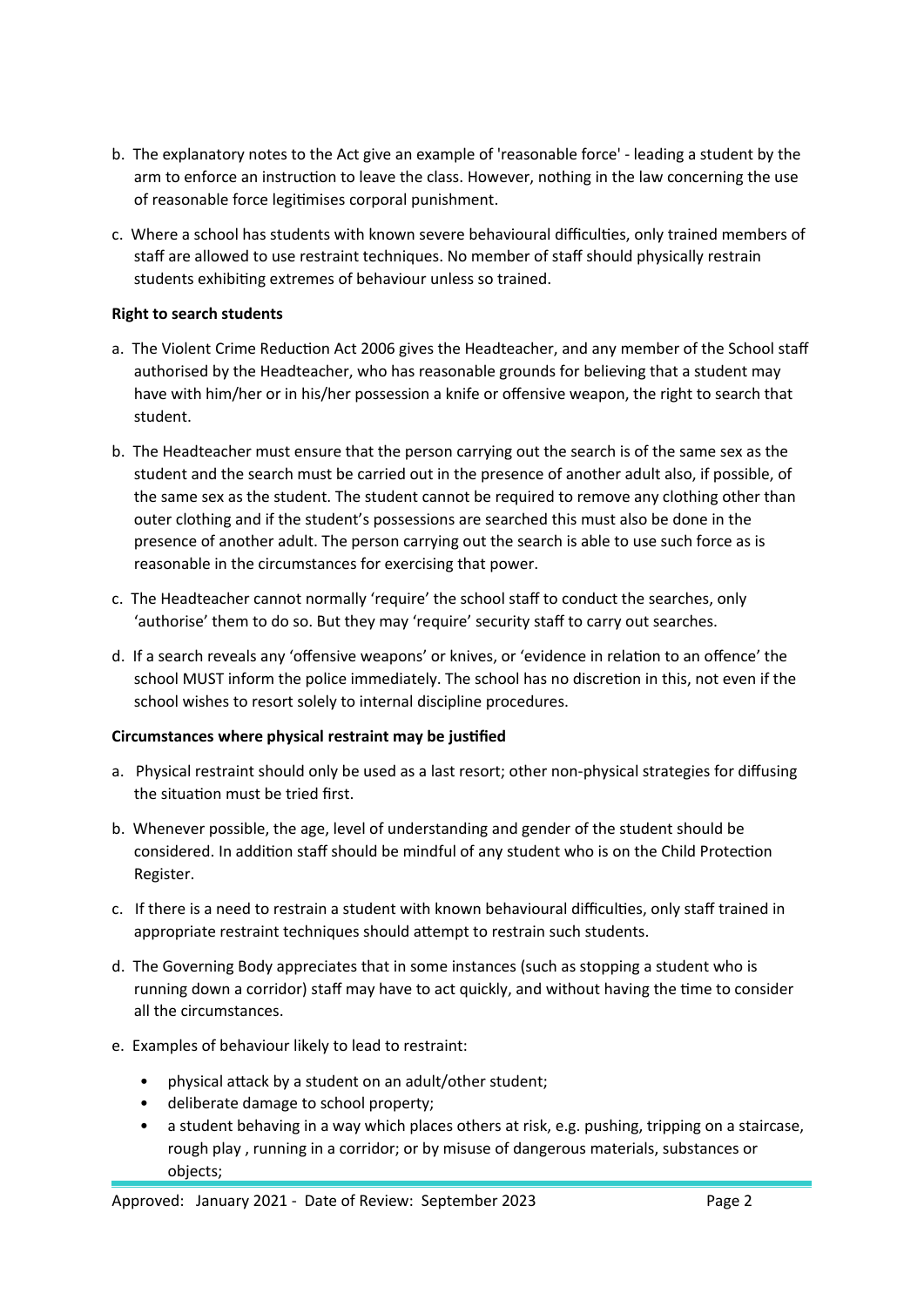- preventing a student running into a busy road;
- refusal by a disruptive student to leave the classroom.
- Students fighting

f. Restraint is NOT a punishment and must not be used as such:

- ASSISTANCE should be sought whenever possible.
- the student(s) should be told that this has been done.
- any other students who are at risk should be removed.
- the use of restraint in a one-to-one situation should be avoided, witnesses are important.

# g. Restraint should not lead to injury: staff SHOULD NOT:

- hold a student around the neck or collar, or in a way that might restrict breathing;
- slap, punch or kick;
- twist or force limbs against a joint;
- trip;
- hold or pull by the hair or ear; or
- hold a student face down on the ground.

# **Physical contact with vulnerable students**

- a. Normally all staff should avoid physical contact with students. It is accepted that some more vulnerable students, and particularly those with Special Educational Needs, require more physical contact than other students in order to assist with their everyday learning. This is entirely appropriate and proper for staff, but it is crucial that they only do so in ways appropriate to their professional role and in accordance with the school's policies on which restraint techniques may be used and by whom. Except in an emergency, only trained staff should use restraint techniques on vulnerable students with behavioural difficulties, and the techniques which may be used are only the ones that the member of staff is trained to use.
- b. Specific arrangements should be:
	- understood and agreed by all concerned;
	- justified in terms of the student's needs;
	- consistently applied;
	- open to scrutiny; and
	- reviewed regularly.
- c. When physical contact is made with students this should be in response to their needs at the time, of limited duration and appropriate given their age, stage of development, gender, ethnicity and background.
- d. If a member of staff believes that an action could be misinterpreted, the incident and circumstances should be recorded as soon as possible on the School's Incident Log (see appendix A) and, if appropriate, a copy placed on the student's file.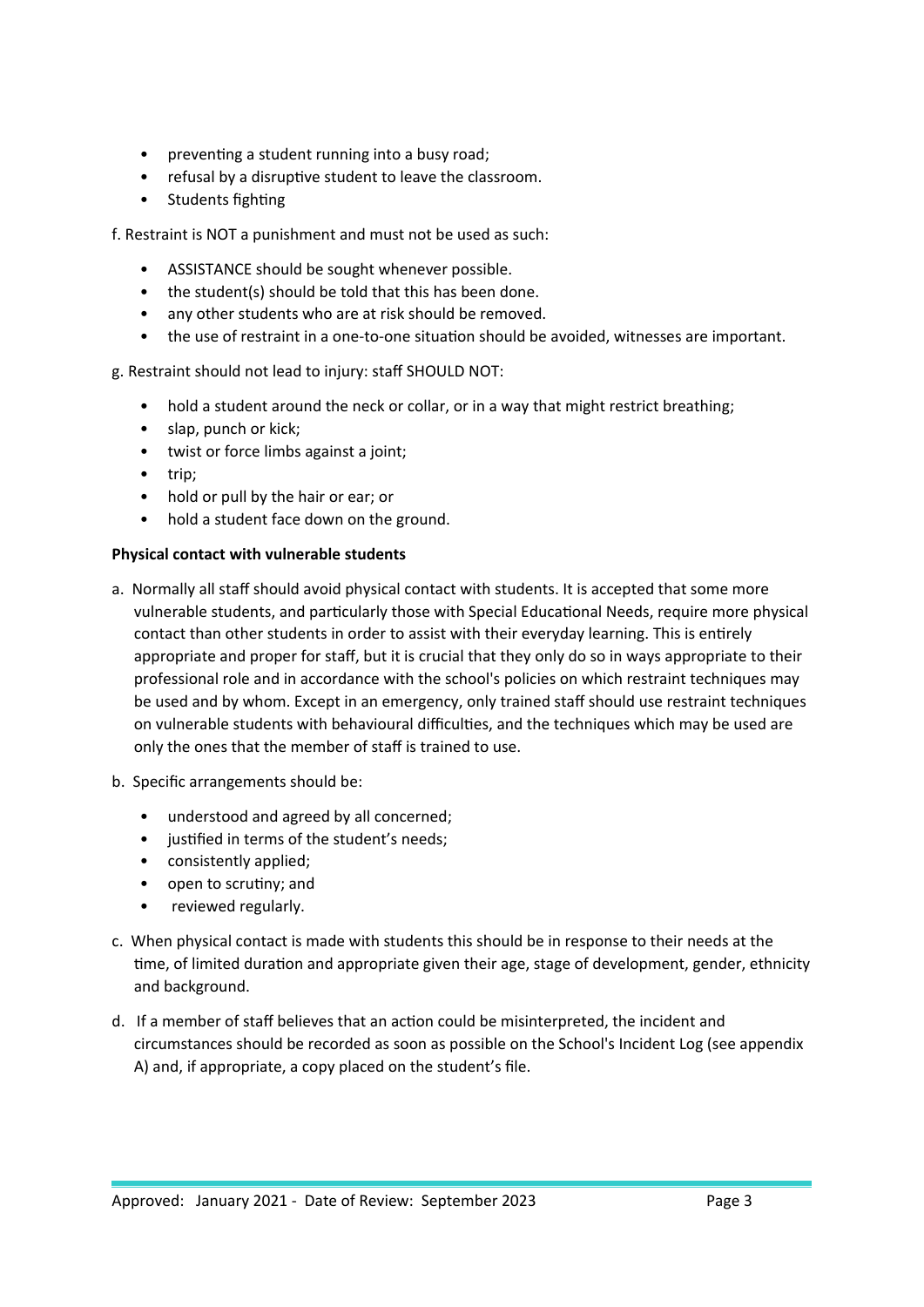## **Risk Assessment**

Although the vast majority of young people at Rida Nursery will never require any form of physical intervention, staff may have to deal with some young people who exhibit inappropriate behaviour which is likely to impact on themselves/other pupils or staff.

We will attempt to reduce risk by managing:

- The environment
- Body language
- The way we talk
- The way we act

#### **Individual Risk Assessment**

If we become aware that a pupil is likely to behave in a disruptive way that may require the use of reasonable force, it is our intention to plan how to respond if the situation arises. Such planning needs to address:

- Managing the pupil (e.g. reactive strategies to de-escalate a conflict, hold to be used if necessary);
- Involving the parents to ensure that they are clear about the specific action the school might need to take;
- Briefing staff to ensure they know exactly what action they should be taking (this may identify a need for training or guidance);
- Ensuring that additional support can be summoned if appropriate.
- SENDCo and Education psychologist will provide individual risk assessments

#### **Staff Code of Conduct**

- a. Staff at this School are expected to:
	- be aware that even well intentioned physical contact may be misconstrued by the student, an observer or by anyone to whom this action is described;
	- always be prepared to explain actions and accept that all physical contact will be open to scrutiny;
	- be aware of the Government guidance in respect of physical contact with students and meeting medical needs of students; and
	- ensure that all incidents are reported and logged in the School's Incident Log.
- b. Staff may legitimately intervene using physical restraint to maintain good order and discipline and prevent a student from:
	- committing a criminal offence;
	- injuring themselves or others;
	- causing damage to property;
	- engaging in behaviour prejudicial to good order
- c. Staff should have regard to the health and safety of themselves and others.
- d. In all cases where physical intervention is deemed necessary, the incident and subsequent actions should be documented and reported.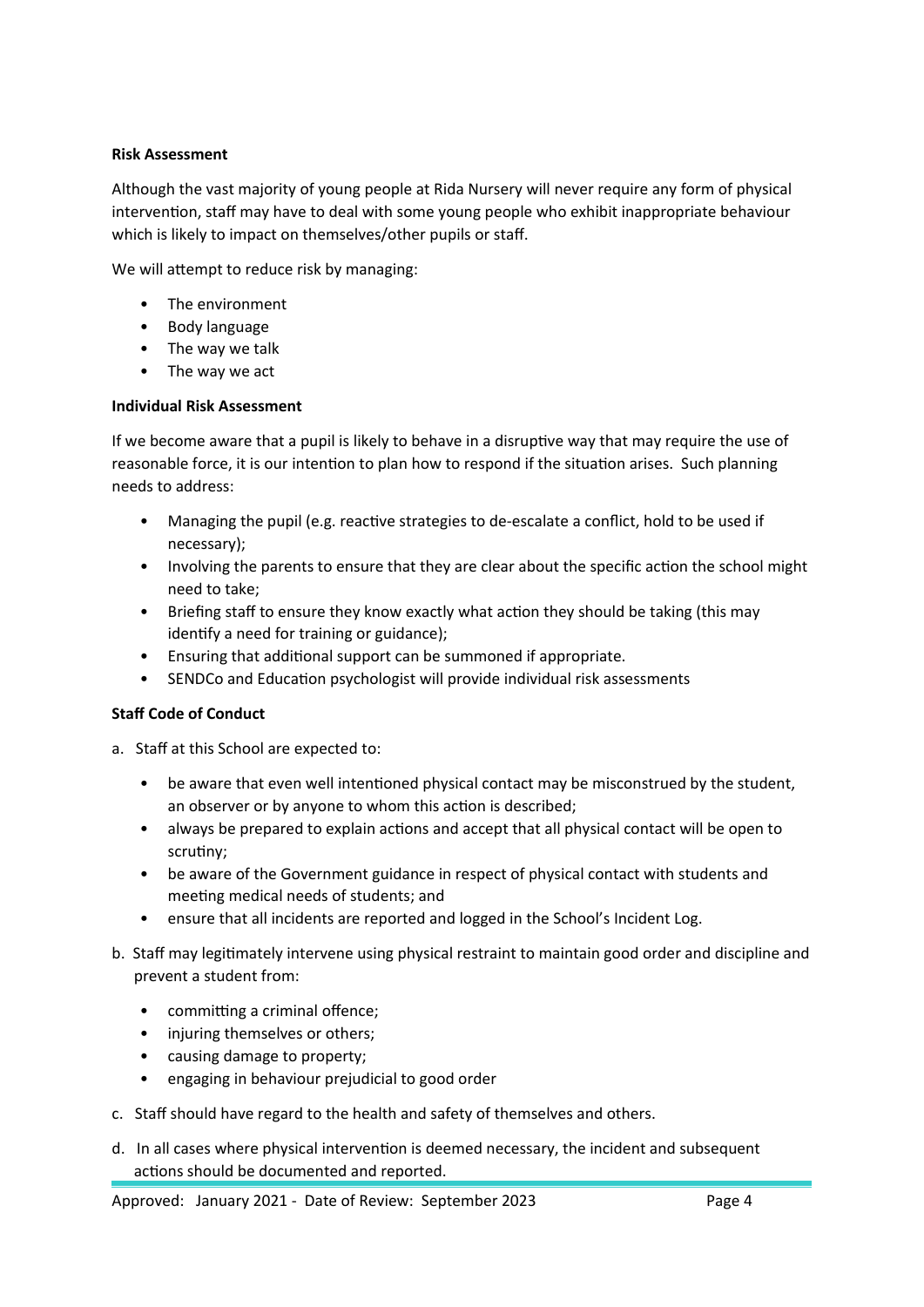- e. Under no circumstances should physical force be used as a form of punishment.
- f. The use of unwarranted physical force is likely to constitute a criminal offence.
- g. Staff at this school must:
	- adhere to the School's Physical Intervention Policy;
	- always seek to defuse situations; and
	- always use minimum force for the shortest period necessary.

# **Staff guidelines**

All teachers need to be aware of strategies and techniques for dealing with difficult students and take whatever measures they can take to defuse and calm a situation. E.g.

- Move calmly and confidently;
- Make simple, clear statements;
- Intervene early;
- If necessary summon help before the problem escalates;
- Remove audience from the immediate location;
- Use minimum force necessary and always be mindful of the safety of the student.

There are situation where staff should avoid physical intervention without help. Assistance should be sought when dealing with:

- A physically large student;
- More than one pupil; or
- When the teacher believes that s/he may be at risk of injury.

In those circumstances where the member of staff has decided that it is not appropriate to physically intervene with the student without help they should:

- Remove the other students who might be at risk;
- Summon assistance from colleagues;
- Where necessary, telephone the police;
- Inform the student(s) that help will be arriving;
- Until assistance arrives, the member of staff should continue to attempt to defuse the situation orally, and try to prevent the incident from escalating.

# **Training and support**

The Headteacher will ensure that appropriate training is provided for key staff annually and for all staff at least every two years. The Headteacher will ensure that the system enables account to be taken of the records in the Incident Log and elsewhere.

# **Equal Opportunities**

In implementing this policy all staff must take account of the school's Equality Policy. Only trained staff are authorised to use permitted restraint techniques on students with disabilities who may exhibit behavioural difficulties.